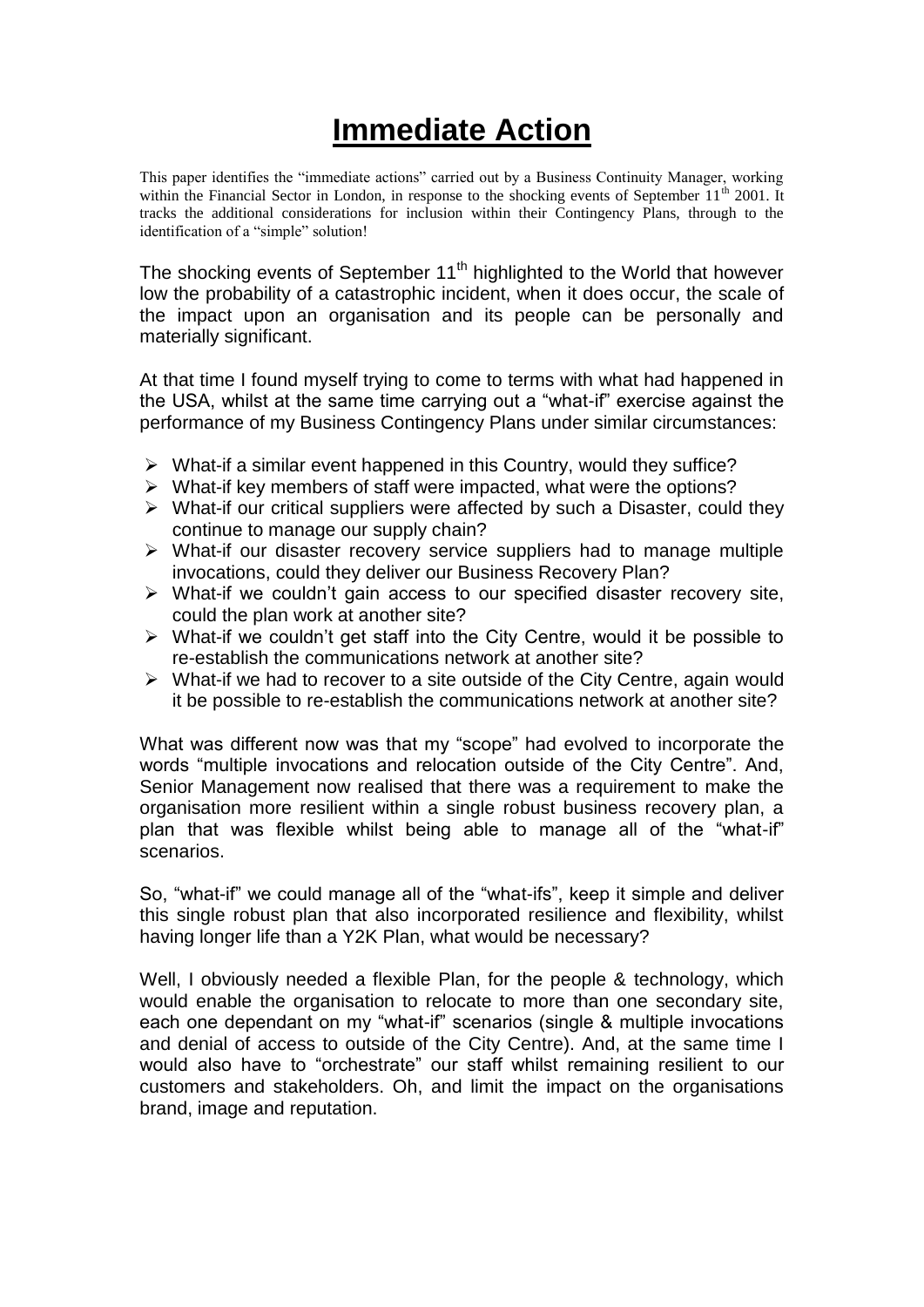No problem! Where do I concentrate my activities, remember the threat is immediate and at its highest level of status. Well what is the common denominator? Obvious, my main objective should be to create a resilient communication infrastructure (voice/data/text & video), that would be able to manage the day-to-day communications delivery through to delivery Day 1/Week 1 services for a disaster (internal & external networks and technology).

Well, next question what other critical factors must I consider to make a complex plan work?

- $\triangleright$  Simplicity (always difficult);
- $\triangleright$  People (specific locations needed for each scenario);
- Communications (easy but could be rather expensive, dependant on capacity and bandwidth);
- $\triangleright$  Networks and technology (extremely complex and probably expensive, being difficult to manage ongoing changes).

Stop! Think:

- $\triangleright$  What future projects are currently being planned, for networks and technology, which could assist in delivering my solution?
- $\triangleright$  What people, networks & technology contingency options do I already hold in my "tool bag", and;
- $\triangleright$  Will this Plan be sufficiently flexible to deliver my robust resilient solution?
- Also, have I assessed all the additional resources, either in-house or from my suppliers that can be provided contractually and yet are flexible enough to be delivered within my business recovery time-scale?
- $\triangleright$  And, by the way, what is the recovery time-scale? Has it changed so much for each scenario?

Time to consider:

- What additional technology assets do I now need to protect (Day-to-day)?
- What other elements do I need to have for "disaster" recovery (Day 1/Week 1)?
- $\triangleright$  What strategic direction must be included to manage future scope creep (larger "tool bag")?
- $\triangleright$  What else would be nice to have (additional resources)?
- $\triangleright$  What can I live without (difficult)?

Stop! Do I have all the information? Probably not:

- What is the status of any spare accommodation currently available inhouse?
- $\triangleright$  How could I ensure that the internal accommodation is "reserved" for contingency uses?
- What additional disaster recovery sites and services are contractually available from my existing disaster recovery supplier?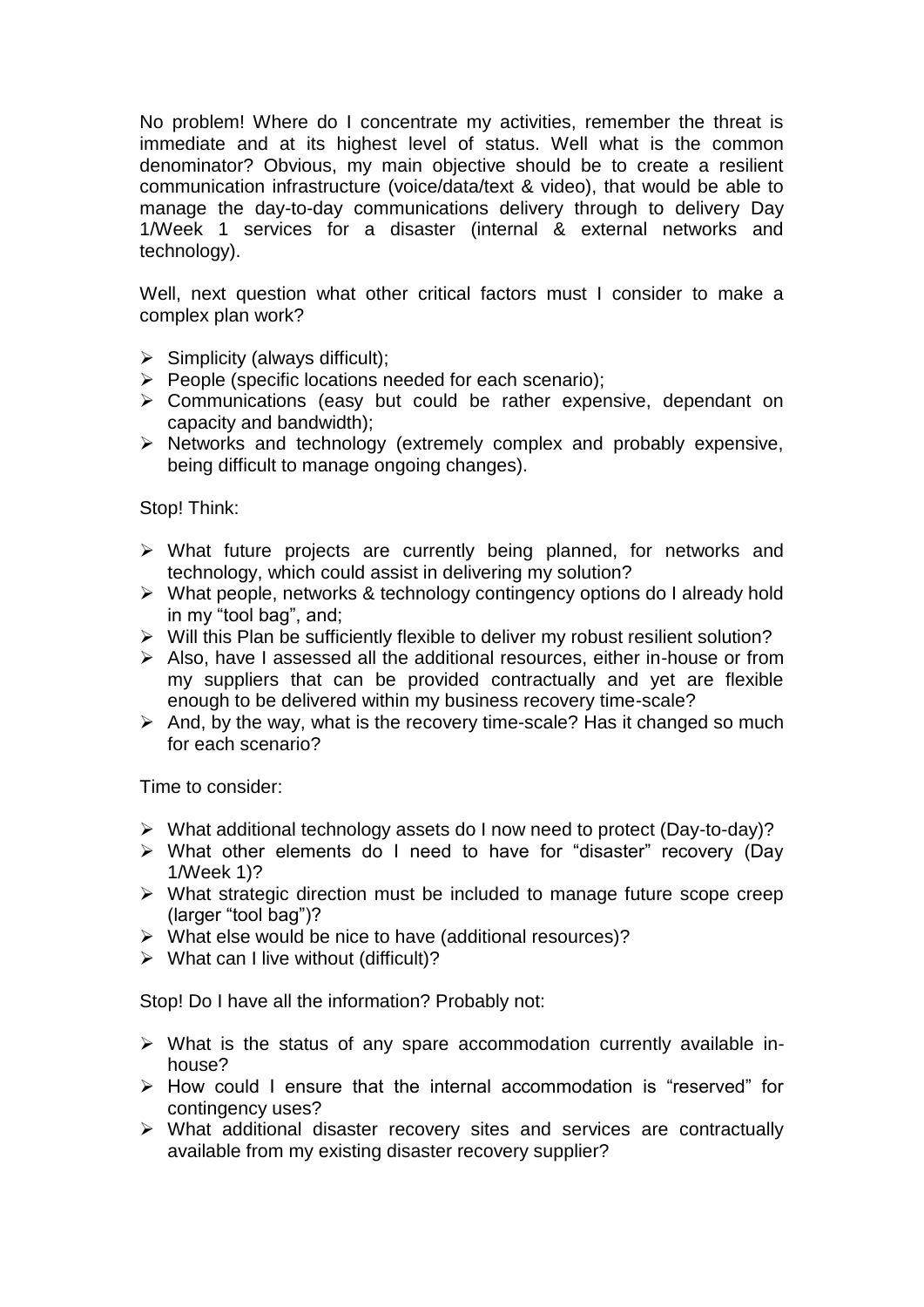- $\triangleright$  What network connectivity is provided within, and exists between, disaster recovery sites managed by the supplier?
- $\triangleright$  How resilient are the processes & procedures, under normal day-to-day operations, to resource/replace/re-configure our network?
- $\triangleright$  What changes, if any, are there to the number of people and amount of services required for Day 1/Week1, following declaration of a disaster?
- $\triangleright$  How much network bandwidth and infrastructure currently exists at my secondary site(s) to manage any revision of the Business Recovery Plan for additional Day 1/Week 1 services?

And, in the event of an emergency, assuming "multiple invocations & relocation outside of the City Centre", what other factors should I consider?

- $\triangleright$  What additional contingency planning options could be made available from our disaster service provider?
- $\triangleright$  What new contractual considerations now need to be considered, with the disaster service provider, for such circumstances?

Time to daydream and recap on what would be required to deliver my objectives. Well, in the "ideal world" a range of communications terms, such as "resilient networks, 100% availability, self-healing rings", supposedly already exist. However, within the telecommunications liberalised environment where could I obtain such a solution dedicated to disaster recovery, yet capable of providing day-to-day connectivity for our operational communications & networks?

Maybe, the answer lays in establishing a "point of presence" on a shared (contractually) disaster recovery network outside of the City Centre at a point where the risk was reduced and we were able to physically access should there be a denial situation. This would require a fibre optic "disaster" ring, providing bandwidth & capacity, capable of delivering connectivity to all of my key buildings (day-to-day and disaster site(s)).

Quite a tall order, however to make it simple I concluded my solution must rely upon using third party disaster recovery resources managing a single network media that was able to integrate today's complex business communications & network technology environment? Okay, who?

Fortunately the answer was with our existing disaster recovery supplier, having just established its own "DR" fibre network between their City Centre recovery sites, with a "connectivity" point of presence outside of the City Centre.

"Eureka", with this in place we would have our own "Metropolitan Area Network" providing access to our specific contracted disaster recovery resources via the disaster recovery suppliers network. This meant that I would be able to access my "disaster" (Day 1/Week 1) critical network services (internal and external) and would be able to make my day-to-day network services more resilient, this would truly be my flexible resilient solution.